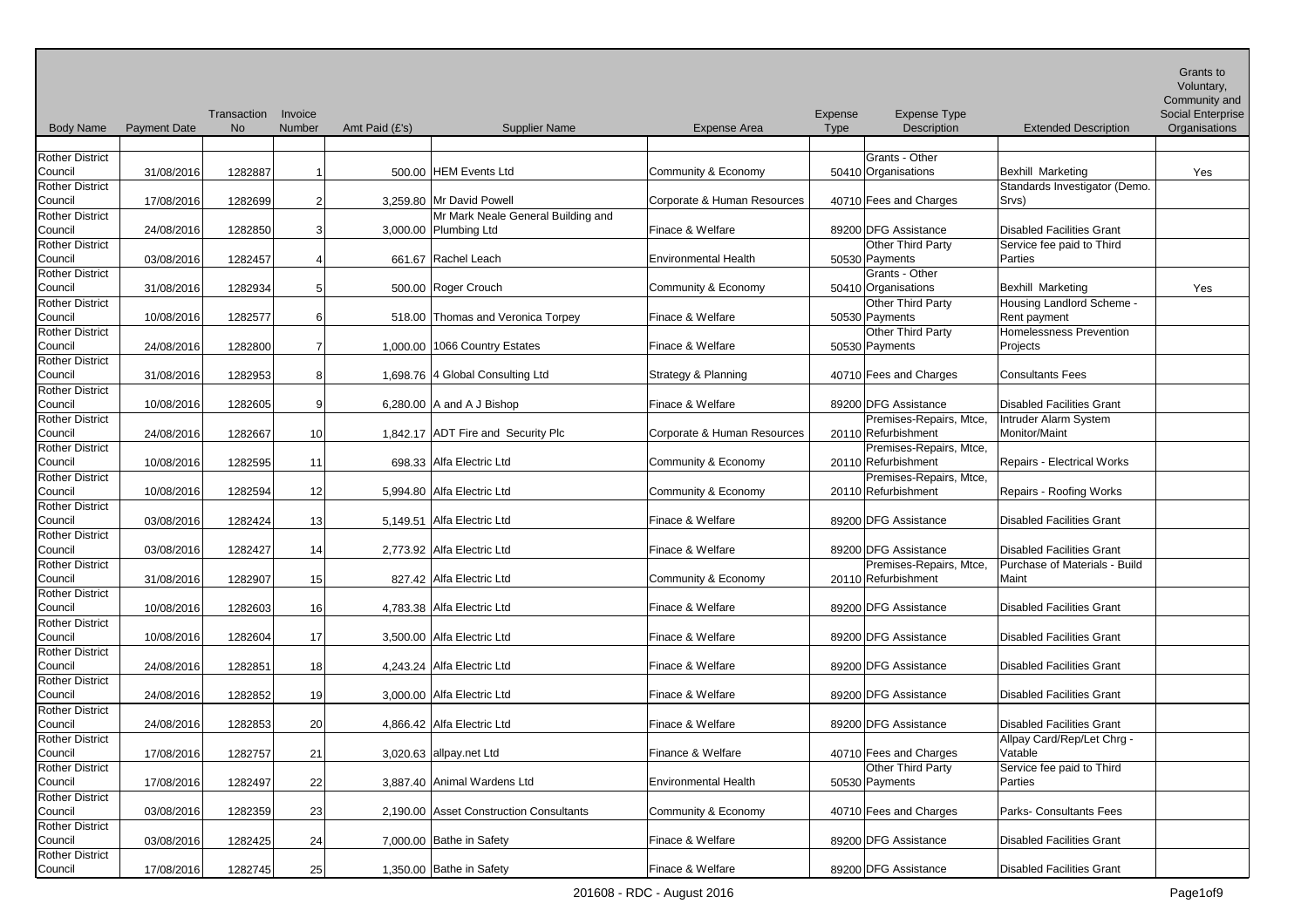| <b>Body Name</b>                  | <b>Payment Date</b> | Transaction<br><b>No</b> | Invoice<br>Number | Amt Paid (£'s)   | <b>Supplier Name</b>                          | <b>Expense Area</b>         | Expense<br>Type | <b>Expense Type</b><br>Description                                | <b>Extended Description</b>                                    | Grants to<br>Voluntary,<br>Community and<br><b>Social Enterprise</b><br>Organisations |
|-----------------------------------|---------------------|--------------------------|-------------------|------------------|-----------------------------------------------|-----------------------------|-----------------|-------------------------------------------------------------------|----------------------------------------------------------------|---------------------------------------------------------------------------------------|
| <b>Rother District</b><br>Council | 24/08/2016          | 1282847                  | 26                |                  | 2,128.00 Bathe in Safety                      | Finace & Welfare            |                 | 89200 DFG Assistance                                              | <b>Disabled Facilities Grant</b>                               |                                                                                       |
| <b>Rother District</b><br>Council | 03/08/2016          | 1282448                  | 27                |                  | 2,880.00 Beasley Christopher Ltd              | Community & Economy         | 86030 Fees      | Architects & Consultant                                           | <b>Capital-Architect and Consit</b><br>Fees                    |                                                                                       |
| <b>Rother District</b><br>Council | 17/08/2016          | 1282730                  | 28                |                  | 16,299.60 Bevan Brittan LLP                   | Corporate Core              |                 | 42000 Partnership Projects                                        | <b>CLIENT Joint Waste Cost</b>                                 |                                                                                       |
| <b>Rother District</b><br>Council | 03/08/2016          | 1282440                  | 29                |                  | 7,824.54 Bevan Brittan LLP                    | Strategy & Planning         |                 | 40710 Fees and Charges                                            | Settlement Sums re Legal<br><b>Issues</b>                      |                                                                                       |
| <b>Rother District</b><br>Council | 31/08/2016          | 1282911                  | 30                |                  | 6,480.24 Bevan Brittan LLP                    | Corporate Core              |                 | 42000 Partnership Projects                                        | <b>CLIENT Joint Waste Cost</b>                                 |                                                                                       |
| <b>Rother District</b><br>Council | 03/08/2016          | 1282408                  | 31                |                  | 822.00 Bexhill Funeral Service                | Community & Economy         |                 | 40710 Fees and Charges                                            | Parks- Public Health Burials                                   |                                                                                       |
| <b>Rother District</b><br>Council | 10/08/2016          | 1282591                  | 32                |                  | 2,125.00 Bexhill Museum Ltd                   | Community & Economy         |                 | Grants - Other<br>50410 Organisations                             | Rother Museum Services -<br><b>Annual Support Grant</b>        | Yes                                                                                   |
| <b>Rother District</b><br>Council | 03/08/2016          | 1282453                  | 33                |                  | 16,800.00 Branch and Lee                      | Finance & Welfare           |                 | 40710 Fees and Charges                                            | <b>Subsidy Consultancy</b>                                     |                                                                                       |
| <b>Rother District</b><br>Council | 10/08/2016          | 1282366                  | 34                |                  | 6,900.00 Brochure Connect Ltd                 | Community & Economy         |                 | <b>SLAs - Voluntary Assoc et</b><br>50310 al (Committee Approved) | Battle & Rye TIC                                               |                                                                                       |
| <b>Rother District</b><br>Council | 10/08/2016          | 1282568                  | 35                |                  | 1,554.00 C P J Field                          | <b>Environmental Health</b> |                 | 40710 Fees and Charges                                            | Parks- Public Health Burials                                   |                                                                                       |
| <b>Rother District</b><br>Council | 31/08/2016          | 1282866                  | 36 <sup>2</sup>   |                  | 6,678.83 Canon (UK) Ltd                       | ICT & Customer Services     |                 | Photocopier Contracts<br>41250 (PRINT ROOM ONLY)                  | A/c 4750489 - GB1016055 -<br>Press C700 - 01/09 to<br>30/11/16 |                                                                                       |
| <b>Rother District</b><br>Council | 03/08/2016          | 1282460                  | 37                |                  | 5,538.60 CapacityGRID                         | Finance & Welfare           |                 | 40710 Fees and Charges                                            | <b>Empty Homes Review</b><br>(Liberata)                        |                                                                                       |
| <b>Rother District</b><br>Council | 03/08/2016          | 1282407                  | 38                |                  | 969.60 Capita Business Services Ltd           | ICT & Customer Services     |                 | Computer Licences (IT<br>41140 TO BUY ONLY)                       | Cash Receipting                                                |                                                                                       |
| <b>Rother District</b><br>Council | 03/08/2016          | 1282447                  | 39                |                  | 1,678.80 Capita Business Services Ltd         | ICT & Customer Services     |                 | Computer Licences (IT<br>41140 TO BUY ONLY)                       | Cash Receipting                                                |                                                                                       |
| <b>Rother District</b><br>Council | 03/08/2016          | 1282331                  | 40                |                  | 3,304.98 Capita Business Services Ltd         | Finance & Welfare           |                 | 40710 Fees and Charges                                            | Off-site resilience processing                                 |                                                                                       |
| <b>Rother District</b><br>Council | 31/08/2016          | 1283036                  | 41                |                  | 588.34 Capita Business Services Ltd           | Finance & Welfare           |                 | 40710 Fees and Charges                                            | <b>Bank Charges</b>                                            |                                                                                       |
| <b>Rother District</b><br>Council | 31/08/2016          | 1282932                  | 42                |                  | 2,097.54 Capita Business Services Ltd         | Finance & Welfare           |                 | 40710 Fees and Charges                                            | Off-site resilience processing                                 |                                                                                       |
| <b>Rother District</b><br>Council | 31/08/2016          | 1282930                  | 43                |                  | 1,753.20 Capita Business Services Ltd         | Finance & Welfare           |                 | 40710 Fees and Charges                                            | Personal Location Fees-<br>Council Tax                         |                                                                                       |
| <b>Rother District</b><br>Council | 31/08/2016          | 1282931                  | 44                |                  | 1,200.00 Capita Business Services Ltd         | Finance & Welfare           |                 | 40710 Fees and Charges                                            | Personal Location Fees-<br>Council Tax                         |                                                                                       |
| <b>Rother District</b><br>Council | 24/08/2016          | 1282805                  | 45                | 1,040.26 CED Ltd |                                               | Community & Economy         |                 | Premises-Repairs, Mtce,<br>20110 Refurbishment                    | Parks- Landscaping Works                                       |                                                                                       |
| <b>Rother District</b><br>Council | 03/08/2016          | 1282382                  | 46                |                  | 718.15 Chroma Vision Limited                  | Community & Economy         |                 | Premises-Repairs, Mtce,<br>20110 Refurbishment                    | Repairs - Painting Works                                       |                                                                                       |
| <b>Rother District</b><br>Council | 10/08/2016          | 1282535                  | 47                |                  | 810.10 Cobalt Telephone Technologies Ltd      | Community & Economy         |                 | 40710 Fees and Charges                                            | Car Parks - Ringo service<br>charges                           |                                                                                       |
| <b>Rother District</b><br>Council | 10/08/2016          | 1282486                  | 48                |                  | 1,094.40 Contract Sign Systems                | Community & Economy         |                 | Tools & Specialist<br>40110 Equipment                             | Purchase of Signs                                              |                                                                                       |
| <b>Rother District</b><br>Council | 03/08/2016          | 1282358                  | 49                |                  | 540.00 CountyClean Environmental Services Ltd | Community & Economy         |                 | Premises-Repairs, Mtce,<br>20110 Refurbishment                    | Repairs - Drainage Works                                       |                                                                                       |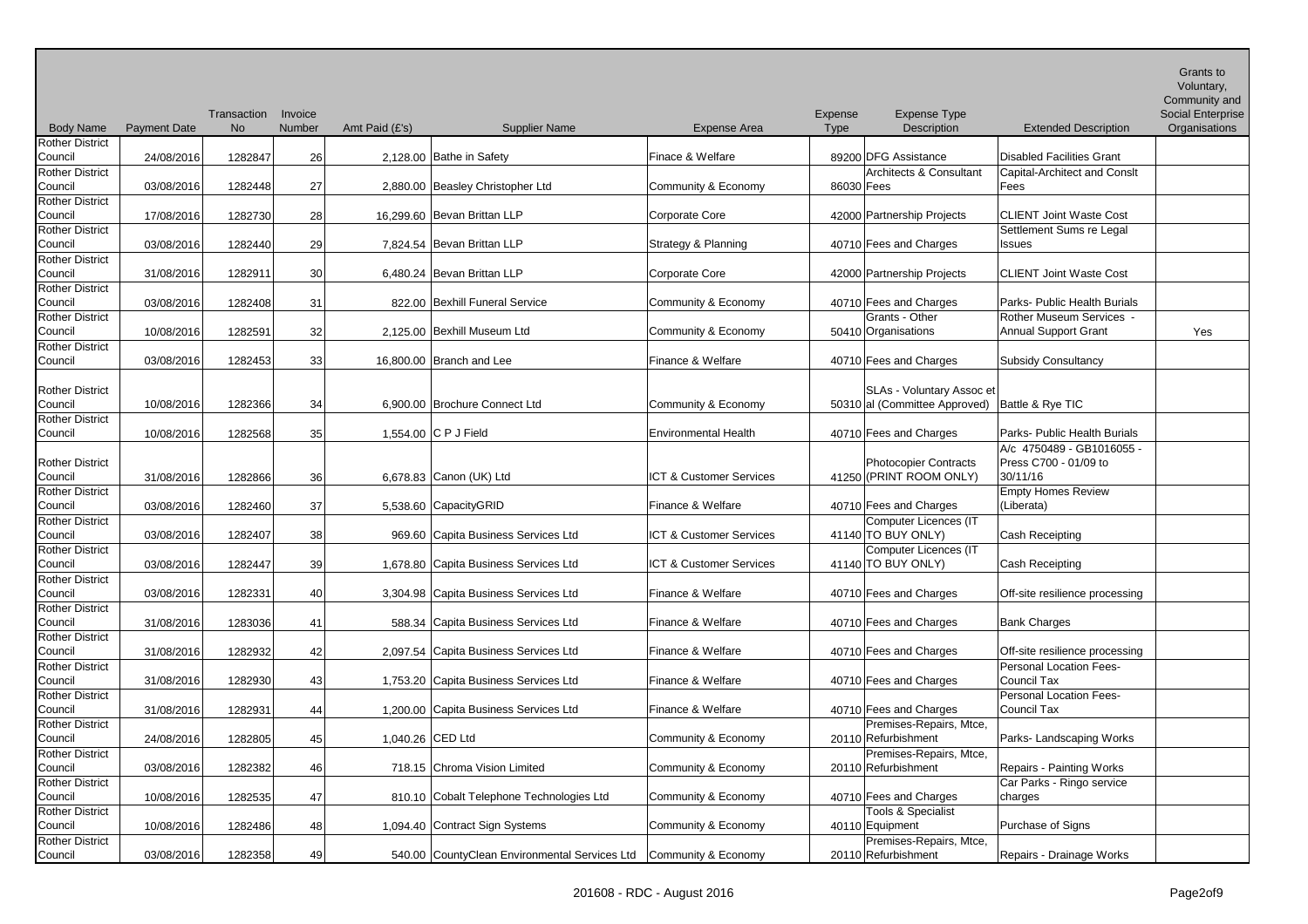|                                   |                     |             |         |                |                                                   |                             |                   |                                             |                                     | Grants to<br>Voluntary,  |
|-----------------------------------|---------------------|-------------|---------|----------------|---------------------------------------------------|-----------------------------|-------------------|---------------------------------------------|-------------------------------------|--------------------------|
|                                   |                     |             |         |                |                                                   |                             |                   |                                             |                                     | Community and            |
|                                   |                     | Transaction | Invoice |                |                                                   |                             | Expense           | <b>Expense Type</b>                         |                                     | <b>Social Enterprise</b> |
| <b>Body Name</b>                  | <b>Payment Date</b> | <b>No</b>   | Number  | Amt Paid (£'s) | <b>Supplier Name</b>                              | <b>Expense Area</b>         | <b>Type</b>       | Description                                 | <b>Extended Description</b>         | Organisations            |
| <b>Rother District</b><br>Council | 03/08/2016          | 1282452     | 50      |                | 3,970.90 DGC (Historic Buildings) Consultants Ltd | Strategy & Planning         |                   | 40710 Fees and Charges                      | Consultants Fees                    |                          |
| <b>Rother District</b><br>Council | 17/08/2016          | 1282477     | 51      |                | 6,656.40 Easynet Ltd                              | ICT & Customer Services     | 40910 Telephones  |                                             | Leased Line Rental                  |                          |
| <b>Rother District</b>            |                     |             |         |                | English Landscapes Maintenance Ltd T/A            |                             |                   | Premises-Routine                            | Parks-Grounds Maintenance           |                          |
| Council                           | 24/08/2016          | 1282629     | 52      |                | 72,180.40 The Landscape Group                     | Community & Economy         |                   | 20910 Grounds Mtce                          | Contracts                           |                          |
| <b>Rother District</b>            |                     |             |         |                |                                                   |                             |                   |                                             |                                     |                          |
| Council                           | 10/08/2016          | 1282529     | 53      |                | 1,008.00 Euro Business Information Service Ltd    | Corporate & Human Resources | 10910 Training    |                                             | Training                            |                          |
| <b>Rother District</b>            |                     |             |         |                |                                                   |                             |                   |                                             | Legionella Sampling and             |                          |
| Council                           | 24/08/2016          | 1282659     | 54      |                | 1,344.00 Evolution Water Services Ltd             | Community & Economy         |                   | 40710 Fees and Charges                      | Monitoring                          |                          |
| <b>Rother District</b>            |                     |             |         |                |                                                   |                             |                   | Premises-Repairs, Mtce,                     |                                     |                          |
| Council                           | 24/08/2016          | 1282608     | 55      |                | 582.00 F E Philcox Ltd                            | Community & Economy         |                   | 20110 Refurbishment                         | Parks- Fencing Products             |                          |
| <b>Rother District</b>            |                     |             |         |                |                                                   |                             |                   |                                             |                                     |                          |
| Council                           | 03/08/2016          | 1282430     | 56      |                | 2,198.28 Family Mosaic Housing                    | Finace & Welfare            |                   | 89200 DFG Assistance                        | <b>Disabled Facilities Grant</b>    |                          |
| Rother District                   |                     |             |         |                |                                                   |                             |                   |                                             | <b>Disabled Facilities Grant</b>    |                          |
| Council<br><b>Rother District</b> | 03/08/2016          | 1282431     | 57      |                | 772.42 Family Mosaic Housing                      | Finace & Welfare            |                   | 89200 DFG Assistance                        |                                     |                          |
| Council                           | 10/08/2016          | 1282606     | 58      |                | 942.00 Family Mosaic Housing                      | Finace & Welfare            |                   | 89200 DFG Assistance                        | <b>Disabled Facilities Grant</b>    |                          |
| <b>Rother District</b>            |                     |             |         |                |                                                   |                             |                   |                                             |                                     |                          |
| Council                           | 17/08/2016          | 1282746     | 59      |                | 1,726.68 Family Mosaic Housing                    | Finace & Welfare            |                   | 89200 DFG Assistance                        | <b>Disabled Facilities Grant</b>    |                          |
| <b>Rother District</b>            |                     |             |         |                |                                                   |                             |                   |                                             |                                     |                          |
| Council                           | 17/08/2016          | 1282749     | 60      |                | 4,682.56 Family Mosaic Housing                    | Finace & Welfare            |                   | 89200 DFG Assistance                        | <b>Disabled Facilities Grant</b>    |                          |
| <b>Rother District</b>            |                     |             |         |                |                                                   |                             |                   |                                             |                                     |                          |
| Council                           | 24/08/2016          | 1282848     | 61      |                | 1,481.88 Family Mosaic Housing                    | Finace & Welfare            |                   | 89200 DFG Assistance                        | <b>Disabled Facilities Grant</b>    |                          |
| <b>Rother District</b>            |                     |             |         |                |                                                   |                             |                   |                                             |                                     |                          |
| Council                           | 24/08/2016          | 1282854     | 62      |                | 732.96 Family Mosaic Housing                      | Finace & Welfare            |                   | 89200 DFG Assistance                        | <b>Disabled Facilities Grant</b>    |                          |
| <b>Rother District</b>            |                     |             |         |                |                                                   |                             |                   | <b>Crime and Community</b>                  | <b>Crime Prevention</b>             |                          |
| Council                           | 31/08/2016          | 1282982     | 63      |                | 860.00 Foremost Lettings Ltd                      | Community & Economy         | 42100 Initiatives |                                             | Accomodation (Rev)                  |                          |
| <b>Rother District</b>            |                     |             |         |                |                                                   |                             |                   |                                             |                                     |                          |
| Council                           | 03/08/2016          | 1282436     | 64      |                | 1,987.20 G4S Cash Solutions (UK) Ltd              | Community & Economy         |                   | 40710 Fees and Charges                      | Cash Security Fees-Car Parks        |                          |
| <b>Rother District</b>            |                     |             |         |                |                                                   |                             |                   | Other Third Party                           |                                     |                          |
| Council                           | 03/08/2016          | 1282436     | 64      |                | 184.80 G4S Cash Solutions (UK) Ltd                | Finance & Welfare           | 50530 Payments    |                                             | <b>Cash Security-Bexhill</b>        |                          |
| <b>Rother District</b>            |                     |             |         |                |                                                   |                             |                   |                                             |                                     |                          |
| Council                           | 03/08/2016          | 1282437     | 65      |                | -738.00 G4S Cash Solutions (UK) Ltd               | Community & Economy         |                   | 40710 Fees and Charges                      | Cash Security Fees-Car Parks        |                          |
| <b>Rother District</b>            |                     |             |         |                |                                                   |                             |                   |                                             | Cash Security Fees-Car Parks        |                          |
| Council                           | 10/08/2016          | 1282627     | 66      |                | 2,167.20 G4S Cash Solutions (UK) Ltd              | Community & Economy         |                   | 40710 Fees and Charges<br>Other Third Party |                                     |                          |
| <b>Rother District</b><br>Council | 10/08/2016          | 1282627     | 66      |                | 218.40 G4S Cash Solutions (UK) Ltd                | Finance & Welfare           | 50530 Payments    |                                             | Cash Security-Bexhill               |                          |
| <b>Rother District</b>            |                     |             |         |                |                                                   |                             |                   |                                             |                                     |                          |
| Council                           | 03/08/2016          | 1282438     | 67      |                | 768.00 G4S Cash Solutions (UK) Ltd                | Community & Economy         |                   | 40710 Fees and Charges                      | Cash Security Fees-Car Parks        |                          |
| <b>Rother District</b>            |                     |             |         |                |                                                   |                             |                   |                                             |                                     |                          |
| Council                           | 17/08/2016          | 1282732     | 68      |                | 2,196.00 G4S Cash Solutions (UK) Ltd              | Community & Economy         |                   | 40710 Fees and Charges                      | <b>Cash Security Fees-Car Parks</b> |                          |
| <b>Rother District</b>            |                     |             |         |                |                                                   |                             |                   | Other Third Party                           |                                     |                          |
| Council                           | 17/08/2016          | 1282732     | 68      |                | 218.40 G4S Cash Solutions (UK) Ltd                | Finance & Welfare           | 50530 Payments    |                                             | <b>Cash Security-Bexhill</b>        |                          |
| <b>Rother District</b>            |                     |             |         |                |                                                   |                             |                   |                                             |                                     |                          |
| Council                           | 10/08/2016          | 1282525     | 69      |                | 1,050.00 Globetask Ltd                            | Finance & Welfare           |                   | 40710 Fees and Charges                      | <b>Consultants Fees</b>             |                          |
| <b>Rother District</b>            |                     |             |         |                |                                                   |                             |                   | Computer Licences (IT                       |                                     |                          |
| Council                           | 17/08/2016          | 1282703     | 70      |                | 6,900.00 GOSS Interactive Ltd                     | ICT & Customer Services     |                   | 41140 TO BUY ONLY)                          | Website Management                  |                          |
| <b>Rother District</b>            |                     |             |         |                |                                                   |                             |                   |                                             |                                     |                          |
| Council                           | 17/08/2016          | 1282751     | 71      |                | 530.00 Griffin and Son                            | Finace & Welfare            |                   | 89200 DFG Assistance                        | <b>Disabled Facilities Grant</b>    |                          |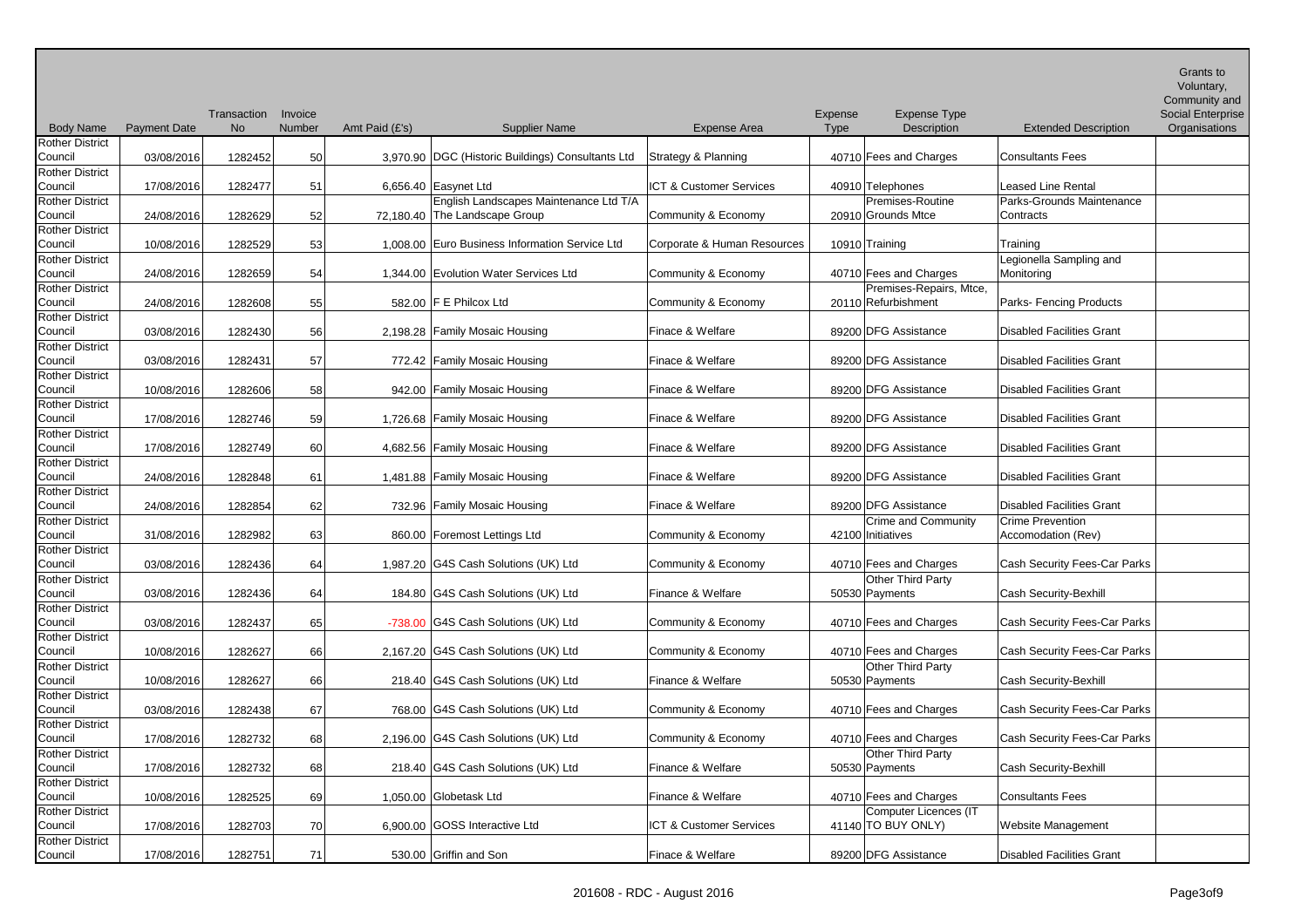| <b>Body Name</b>                  | <b>Payment Date</b> | Transaction<br><b>No</b> | Invoice<br>Number | Amt Paid (£'s) | <b>Supplier Name</b>                                           | <b>Expense Area</b>         | Expense<br>Type | <b>Expense Type</b><br>Description             | <b>Extended Description</b>              | Grants to<br>Voluntary,<br>Community and<br><b>Social Enterprise</b><br>Organisations |
|-----------------------------------|---------------------|--------------------------|-------------------|----------------|----------------------------------------------------------------|-----------------------------|-----------------|------------------------------------------------|------------------------------------------|---------------------------------------------------------------------------------------|
| <b>Rother District</b><br>Council | 24/08/2016          | 1282581                  | 72                |                | 4,440.00 Gristwood and Toms Limited                            | Community & Economy         |                 | Premises-Repairs, Mtce,<br>20110 Refurbishment | Parks- Tree Works                        |                                                                                       |
| <b>Rother District</b><br>Council | 24/08/2016          | 1282582                  | 73                |                | 2,196.00 Gristwood and Toms Limited                            | Community & Economy         |                 | Premises-Repairs, Mtce,<br>20110 Refurbishment | <b>Parks-Tree Works</b>                  |                                                                                       |
| <b>Rother District</b><br>Council | 24/08/2016          | 1282583                  | 74                |                | 3,006.00 Gristwood and Toms Limited                            | Community & Economy         |                 | Premises-Repairs, Mtce,<br>20110 Refurbishment | Parks-Tree Works                         |                                                                                       |
| <b>Rother District</b><br>Council | 03/08/2016          | 1282411                  | 75                |                | 3,240.00 Halarose Ltd                                          | Corporate & Human Resources |                 | 40710 Fees and Charges                         | election misc payments ECU<br>Gross      |                                                                                       |
| <b>Rother District</b><br>Council | 24/08/2016          | 1282802                  | 76                |                | Harris and Rigby Lettings and Property<br>1,550.00 Maintenance | Finace & Welfare            |                 | 40710 Fees and Charges                         | Rent in Advance for Homeless             |                                                                                       |
| <b>Rother District</b><br>Council | 31/08/2016          | 1282936                  | 77                |                | 7,396.64 Hitachi Capital Vehicle Solutions Ltd                 | Finance & Welfare           |                 | 95270 Contract Hire Cars                       | Contract Hire Commercial<br>Costs        |                                                                                       |
| <b>Rother District</b><br>Council | 24/08/2016          | 1282588                  | 78                |                | 669.76 Hitachi Capital Vehicle Solutions Ltd                   | Finance & Welfare           |                 | 95270 Contract Hire Cars                       | <b>Contract Hire Commercial</b><br>Costs |                                                                                       |
| <b>Rother District</b><br>Council | 10/08/2016          | 1282487                  | 79                |                | 2,592.00 Idox Software Ltd                                     | Corporate & Human Resources |                 | 40910 Telephones                               | <b>Telephone Registration</b>            |                                                                                       |
| <b>Rother District</b><br>Council | 17/08/2016          | 1282742                  | 80                |                | 4,140.00 J D Mills Ltd                                         | Finace & Welfare            |                 | 89200 DFG Assistance                           | <b>Disabled Facilities Grant</b>         |                                                                                       |
| <b>Rother District</b><br>Council | 17/08/2016          | 1282744                  | 81                |                | 4,445.51 J D Mills Ltd                                         | Finace & Welfare            |                 | 89200 DFG Assistance                           | <b>Disabled Facilities Grant</b>         |                                                                                       |
| <b>Rother District</b><br>Council | 17/08/2016          | 1282750                  | 82                |                | 1,629.49 J D Mills Ltd                                         | Finace & Welfare            |                 | 89200 DFG Assistance                           | <b>Disabled Facilities Grant</b>         |                                                                                       |
| <b>Rother District</b><br>Council | 17/08/2016          | 1282723                  | 83                |                | 567.56 Johnston Publishing Ltd                                 | Corporate & Human Resources |                 | 11010 Advertising Vacancies                    | <b>Advertising Vacant Post</b>           |                                                                                       |
| <b>Rother District</b><br>Council | 10/08/2016          | 1282504                  | 84                |                | 566.40 Johnston Publishing Ltd                                 | Strategy & Planning         |                 | 40470 Publicity                                | Planadv - Rye + Battle<br>Observer       |                                                                                       |
| <b>Rother District</b><br>Council | 10/08/2016          | 1282506                  | 85                |                | 708.00 Johnston Publishing Ltd                                 | Strategy & Planning         |                 | 40470 Publicity                                | Planadv - Rye + Battle<br>Observer       |                                                                                       |
| <b>Rother District</b><br>Council | 03/08/2016          | 1282338                  | 86                |                | 766.30 Johnston Publishing Ltd                                 | Corporate & Human Resources |                 | 11010 Advertising Vacancies                    | <b>Advertising Vacant Post</b>           |                                                                                       |
| <b>Rother District</b><br>Council | 10/08/2016          | 1282503                  | 87                |                | 601.80 Johnston Publishing Ltd                                 | Strategy & Planning         |                 | 40470 Publicity                                | Planadv - Rye + Battle<br>Observer       |                                                                                       |
| <b>Rother District</b><br>Council | 10/08/2016          | 1282507                  | 88                |                | 920.40 Johnston Publishing Ltd                                 | <b>Environmental Health</b> |                 | 40710 Fees and Charges                         | EnvH- Hackney Carriage<br>Licensing      |                                                                                       |
| <b>Rother District</b><br>Council | 10/08/2016          | 1282531                  | 89                |                | 900.00 Johnston Publishing Ltd                                 | Community & Economy         |                 | 40710 Fees and Charges                         | Contribution to Local Orgs               |                                                                                       |
| <b>Rother District</b><br>Council | 17/08/2016          | 1282505                  | 90                |                | 708.00 Johnston Publishing Ltd                                 | Strategy & Planning         |                 | 40470 Publicity                                | Planadv - Rye + Battle<br>Observer       |                                                                                       |
| <b>Rother District</b><br>Council | 10/08/2016          | 1282499                  | 91                |                | 998.02 Kerry SCS Ltd                                           | Corporate & Human Resources |                 | Premises-Repairs, Mtce,<br>20110 Refurbishment | Specified Repairs and Works<br>listed    |                                                                                       |
| <b>Rother District</b><br>Council | 10/08/2016          | 1282621                  | 92                |                | 1,196.52 Kier Services - Environmental                         | Community & Economy         |                 | 50510 Private Contractors                      | Commercial Waste Collection<br>Contract  |                                                                                       |
| Rother District<br>Council        | 03/08/2016          | 1282371                  | 93                |                | 49,803.76   Kier Services - Environmental                      | Corporate Core              |                 | 50510 Private Contractors                      | <b>VARIABLE CORE Joint Waste</b><br>Cost |                                                                                       |
| <b>Rother District</b><br>Council | 03/08/2016          | 1282372                  | 94                |                | 86,021.42   Kier Services - Environmental                      | Corporate Core              |                 | 50510 Private Contractors                      | <b>CORE Joint Waste Cost</b>             |                                                                                       |
| <b>Rother District</b><br>Council | 03/08/2016          | 1282381                  | 95                |                | 1,220,245.43   Kier Services - Environmental                   | Corporate Core              |                 | 50510 Private Contractors                      | <b>CORE Joint Waste Cost</b>             |                                                                                       |
| <b>Rother District</b><br>Council | 31/08/2016          | 1282912                  | 96                |                | 32,197.00 Kier Services - Environmental                        | Corporate Core              |                 | 50510 Private Contractors                      | <b>VARIABLE CORE Joint Waste</b><br>Cost |                                                                                       |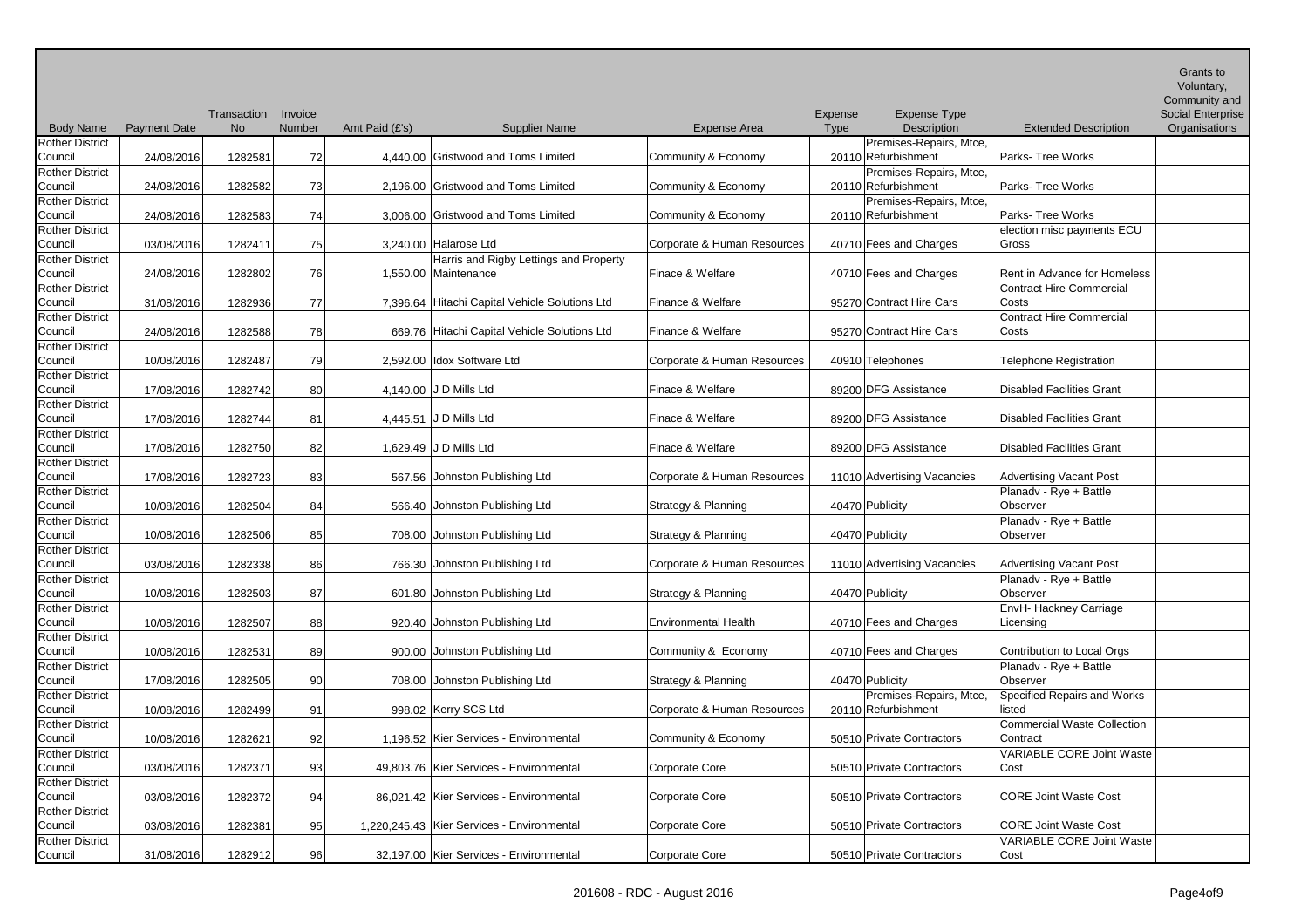| <b>Body Name</b>                                                       | <b>Payment Date</b> | Transaction<br><b>No</b> | Invoice<br>Number | Amt Paid (£'s) | <b>Supplier Name</b>                         | <b>Expense Area</b>                     | Expense<br><b>Type</b> | <b>Expense Type</b><br>Description                                                                           | <b>Extended Description</b>                                     | Grants to<br>Voluntary,<br>Community and<br>Social Enterprise<br>Organisations |
|------------------------------------------------------------------------|---------------------|--------------------------|-------------------|----------------|----------------------------------------------|-----------------------------------------|------------------------|--------------------------------------------------------------------------------------------------------------|-----------------------------------------------------------------|--------------------------------------------------------------------------------|
| <b>Rother District</b>                                                 |                     |                          |                   |                |                                              |                                         |                        |                                                                                                              |                                                                 |                                                                                |
| Council                                                                | 31/08/2016          | 1282935                  | 97                |                | 1,220,245.43   Kier Services - Environmental | <b>Corporate Core</b>                   |                        | 50510 Private Contractors                                                                                    | <b>CORE Joint Waste Cost</b>                                    |                                                                                |
| <b>Rother District</b>                                                 |                     |                          |                   |                |                                              |                                         |                        |                                                                                                              | Bed and Breakfast Accom -                                       |                                                                                |
| Council                                                                | 24/08/2016          | 1282521                  | 98                |                | 5,837.00 LESSHOMELESS LTD                    | Finace & Welfare                        |                        | 40710 Fees and Charges                                                                                       | misc.                                                           |                                                                                |
| <b>Rother District</b><br>Council                                      | 10/08/2016          | 1282368                  | -99               |                | 9,000.00 Let's Do Business Group             | Community & Economy                     |                        | SLAs - Voluntary Assoc et<br>50310 al (Committee Approved)                                                   | Locate East Sussex                                              |                                                                                |
| <b>Rother District</b><br>Council<br><b>Rother District</b><br>Council | 10/08/2016          | 1282369                  | 100               |                | 9,000.00 Let's Do Business Group             | Community & Economy<br>Finace & Welfare |                        | <b>SLAs - Voluntary Assoc et</b><br>50310 al (Committee Approved)<br>Subscriptions to<br>40750 Organisations | Locate East Sussex<br><b>Choice Based Letting</b><br>Membership |                                                                                |
|                                                                        | 10/08/2016          | 1282573                  | 101               |                | 2,206.20 LHS Locata (Housing Services) Ltd   |                                         |                        |                                                                                                              |                                                                 |                                                                                |
| <b>Rother District</b><br>Council                                      | 10/08/2016          | 1282574                  | 102               |                | 1,500.00 LHS Locata (Housing Services) Ltd   | Finace & Welfare                        |                        | Subscriptions to<br>40750 Organisations                                                                      | Choice Based Letting<br>Membership                              |                                                                                |
| <b>Rother District</b>                                                 |                     |                          |                   |                |                                              |                                         |                        |                                                                                                              |                                                                 |                                                                                |
| Council                                                                | 31/08/2016          | 1282995                  | 103               |                | 1,838.67 Lloyds Bank                         | Finance & Welfare                       |                        | 40710 Fees and Charges                                                                                       | <b>Bank Charges</b>                                             |                                                                                |
| <b>Rother District</b>                                                 |                     |                          |                   |                |                                              |                                         |                        |                                                                                                              |                                                                 |                                                                                |
| Council                                                                | 31/08/2016          | 1282997                  | 104               |                | 1,287.15 Lloyds Bank                         | Finance & Welfare                       |                        | 40710 Fees and Charges                                                                                       | <b>Bank Charges</b>                                             |                                                                                |
| <b>Rother District</b>                                                 |                     |                          |                   |                |                                              |                                         |                        |                                                                                                              |                                                                 |                                                                                |
| Council                                                                | 31/08/2016          | 1282968                  | 105               |                | 1,143.09 Lloyds Bank                         | Finance & Welfare                       |                        | 40710 Fees and Charges                                                                                       | <b>Bank Charges</b>                                             |                                                                                |
| <b>Rother District</b>                                                 |                     |                          |                   |                |                                              |                                         |                        |                                                                                                              |                                                                 |                                                                                |
| Council                                                                | 31/08/2016          | 1282958                  | 106               |                | 801.50 Lloyds Bank                           | Finance & Welfare                       |                        | 40710 Fees and Charges                                                                                       | <b>Bank Charges</b>                                             |                                                                                |
| <b>Rother District</b><br>Council                                      | 31/08/2016          | 1282959                  | 107               |                | 918.68 Lloyds Bank                           | Finance & Welfare                       |                        | 40710 Fees and Charges                                                                                       | <b>Bank Charges</b>                                             |                                                                                |
| <b>Rother District</b>                                                 |                     |                          |                   |                |                                              |                                         |                        | <b>Tools &amp; Specialist</b>                                                                                |                                                                 |                                                                                |
| Council                                                                | 31/08/2016          | 1283025                  | 108               |                | 37.70 Lloyds Bank                            | ICT & Customer Services                 |                        | 40110 Equipment                                                                                              | <b>Platemaking Materials</b>                                    |                                                                                |
| <b>Rother District</b>                                                 |                     |                          |                   |                |                                              |                                         |                        |                                                                                                              |                                                                 |                                                                                |
| Council                                                                | 31/08/2016          | 1283025                  | 108               |                | 42.62 Lloyds Bank                            | Finance & Welfare                       |                        | 40710 Fees and Charges                                                                                       | <b>Bank Charges</b>                                             |                                                                                |
| <b>Rother District</b>                                                 |                     |                          |                   |                |                                              |                                         |                        |                                                                                                              | Bed and Breakfast Accom -                                       |                                                                                |
| Council                                                                | 31/08/2016          | 1283025                  | 108               |                | 644.90 Lloyds Bank                           | <b>Environmental Health</b>             |                        | 40710 Fees and Charges                                                                                       | misc.                                                           |                                                                                |
| <b>Rother District</b>                                                 |                     |                          |                   |                |                                              | ICT & Customer Services                 |                        | Computer Licences (IT                                                                                        |                                                                 |                                                                                |
| Council<br><b>Rother District</b>                                      | 31/08/2016          | 1283025                  | 108               |                | 1,512.05 Lloyds Bank                         |                                         |                        | 41140 TO BUY ONLY)                                                                                           | <b>New Computer Software</b>                                    |                                                                                |
| Council                                                                | 24/08/2016          | 1282776                  | 109               |                | 5,400.00 Loadfast Waste Disposal Ltd         | Strategy & Planning                     |                        | 40710 Fees and Charges                                                                                       | Planning - Site Clearance                                       |                                                                                |
| <b>Rother District</b>                                                 |                     |                          |                   |                |                                              |                                         |                        |                                                                                                              | Settlement Sums re Legal                                        |                                                                                |
| Council                                                                | 03/08/2016          | 1282455                  | 110               |                | 750.55 Local Government Association          | Strategy & Planning                     |                        | 40710 Fees and Charges                                                                                       | Issues                                                          |                                                                                |
| <b>Rother District</b><br>Council                                      | 03/08/2016          | 1282365                  | 111               |                | 280.00 M Taylor                              | Community & Economy                     |                        | Premises-Repairs, Mtce,<br>20110 Refurbishment                                                               | Parks- Landscaping Works                                        |                                                                                |
| <b>Rother District</b>                                                 |                     |                          |                   |                |                                              |                                         |                        | Premises-Repairs, Mtce,                                                                                      |                                                                 |                                                                                |
| Council                                                                | 03/08/2016          | 1282365                  | 111               |                | 350.00 M Taylor                              | Community & Economy                     |                        | 20110 Refurbishment                                                                                          | Parks- Landscaping Works                                        |                                                                                |
| <b>Rother District</b>                                                 |                     |                          |                   |                |                                              |                                         |                        |                                                                                                              |                                                                 |                                                                                |
| Council                                                                | 17/08/2016          | 1282741                  | 112               |                | 6,090.57 McKimmie Construction Ltd           | Finace & Welfare                        |                        | 89200 DFG Assistance                                                                                         | <b>Disabled Facilities Grant</b>                                |                                                                                |
| <b>Rother District</b>                                                 |                     |                          |                   |                |                                              | Community & Economy                     |                        | Additional Computer                                                                                          | PARKS - Computer<br>Hardware/Software                           |                                                                                |
| Council<br><b>Rother District</b>                                      | 03/08/2016          | 1282158                  | 113               |                | 720.00 MCPC Systems (UK) Ltd                 |                                         |                        | 41110 Equipment<br>Community Projects                                                                        |                                                                 |                                                                                |
| Council                                                                | 17/08/2016          | 1282631                  | 114               |                | 2,000.00 Mountfield Parish Council           | Finance & Welfare                       |                        | 89110 Grants                                                                                                 | Community Grants Scheme                                         | Yes                                                                            |
| <b>Rother District</b>                                                 |                     |                          |                   |                |                                              |                                         |                        |                                                                                                              |                                                                 |                                                                                |
| Council                                                                | 24/08/2016          | 1282804                  | 115               |                | 1,400.00 Mrs Louisa West                     | Finace & Welfare                        |                        | 40710 Fees and Charges                                                                                       | Rent in Advance for Homeless                                    |                                                                                |
| <b>Rother District</b>                                                 |                     |                          |                   |                |                                              |                                         |                        |                                                                                                              |                                                                 |                                                                                |
| Council                                                                | 24/08/2016          | 1282803                  | 116               |                | 550.00 Mrs Z Groves-Pyrke                    | Finace & Welfare                        |                        | 40710 Fees and Charges                                                                                       | Rent in Advance for Homeless                                    |                                                                                |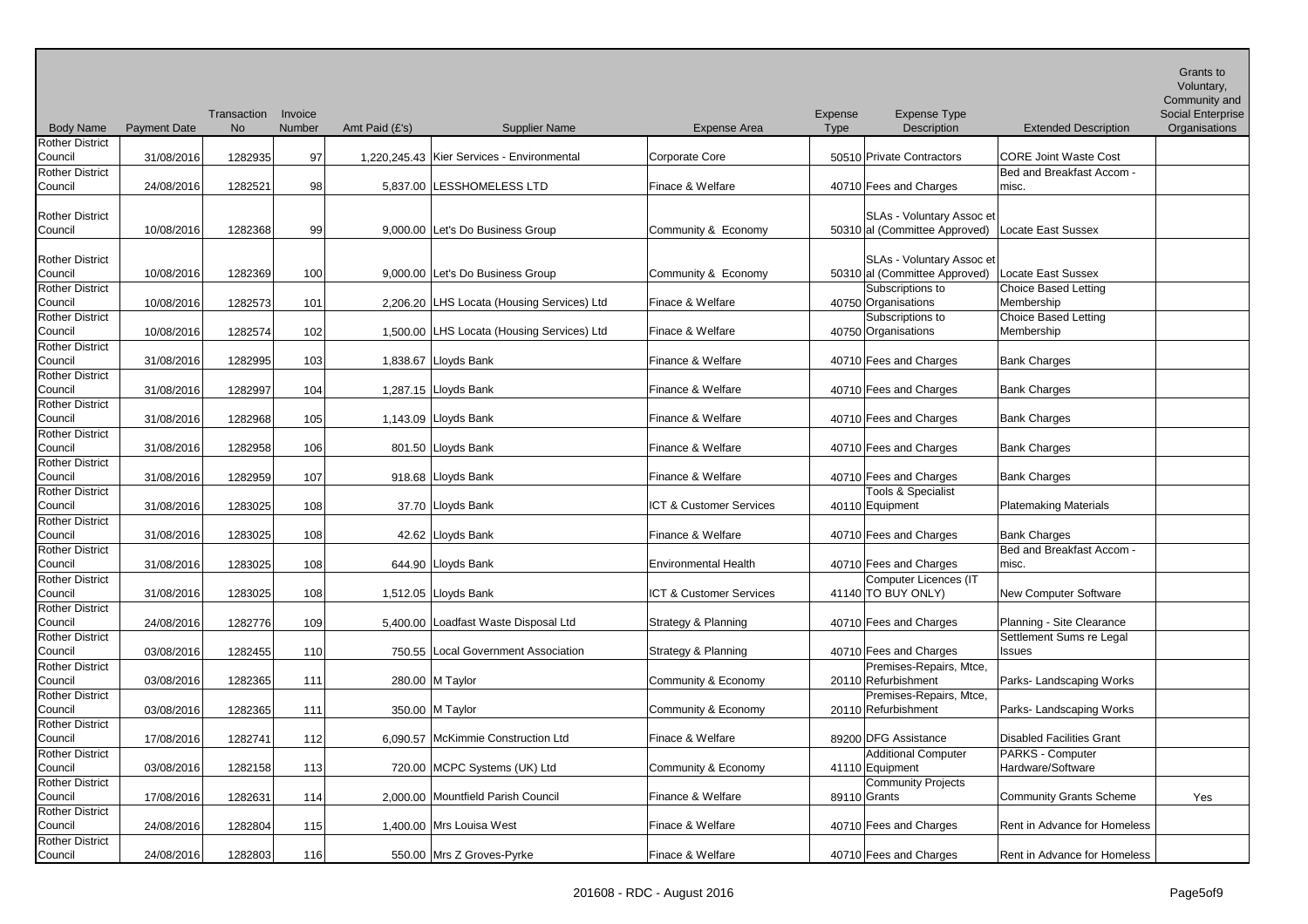|                                   |                     |             |         |                |                                                         |                             |             |                                             |                                        | <b>Grants to</b><br>Voluntary,<br>Community and |
|-----------------------------------|---------------------|-------------|---------|----------------|---------------------------------------------------------|-----------------------------|-------------|---------------------------------------------|----------------------------------------|-------------------------------------------------|
|                                   |                     | Transaction | Invoice |                |                                                         |                             | Expense     | <b>Expense Type</b>                         |                                        | Social Enterprise                               |
| <b>Body Name</b>                  | <b>Payment Date</b> | <b>No</b>   | Number  | Amt Paid (£'s) | <b>Supplier Name</b>                                    | <b>Expense Area</b>         | <b>Type</b> | Description                                 | <b>Extended Description</b>            | Organisations                                   |
| <b>Rother District</b><br>Council | 24/08/2016          | 1282633     | 117     |                | NCC Services Ltd (T/A NCC Group<br>1,062.00 Escrow Ltd) | ICT & Customer Services     |             | Computer Licences (IT<br>41140 TO BUY ONLY) | <b>Advance Pay ESCROW</b><br>Agreement |                                                 |
| <b>Rother District</b>            |                     |             |         |                |                                                         |                             |             | Tools & Specialist                          |                                        |                                                 |
| Council                           | 03/08/2016          | 1282203     | 118     |                | 17.88 NewAuto Ltd T/A MOGO (UK)                         | <b>Environmental Health</b> |             | 40110 Equipment                             | Carriage/Handling Charge               |                                                 |
| <b>Rother District</b>            |                     |             |         |                |                                                         |                             |             | Other Third Party                           |                                        |                                                 |
| Council                           | 03/08/2016          | 1282203     | 118     |                | 1,015.80 NewAuto Ltd T/A MOGO (UK)                      | <b>Environmental Health</b> |             | 50530 Payments                              | EnvH- Taxi Licence Plates              |                                                 |
| <b>Rother District</b>            |                     |             |         |                |                                                         |                             |             |                                             | Single Person Discount                 |                                                 |
| Council                           | 03/08/2016          | 1282441     | 119     |                | 1,354.20 Northgate Public Services (UK) Ltd             | Finance & Welfare           |             | 40710 Fees and Charges                      | Review                                 |                                                 |
| <b>Rother District</b>            |                     |             |         |                |                                                         |                             |             |                                             | Single Person Discount                 |                                                 |
| Council                           | 03/08/2016          | 11002795    | 120     |                | -710.40 Northgate Public Services (UK) Ltd              | Finance & Welfare           |             | 40710 Fees and Charges                      | Review                                 |                                                 |
| <b>Rother District</b>            |                     |             |         |                |                                                         |                             |             |                                             | Contract Hire Car Insurance            |                                                 |
| Council                           | 03/08/2016          | 1282412     | 121     |                | 589.93 Oakes Insurance Consultants                      | Finance & Welfare           |             | 95270 Contract Hire Cars                    | Costs                                  |                                                 |
| <b>Rother District</b>            |                     |             |         |                |                                                         |                             |             | Computer Licences (IT                       | Advance Pay OCELLA                     |                                                 |
| Council                           | 17/08/2016          | 1282700     | 122     |                | 2,090.03 Ocella Ltd                                     | ICT & Customer Services     |             | 41140 TO BUY ONLY)                          | Maintenance                            |                                                 |
| <b>Rother District</b>            |                     |             |         |                |                                                         |                             |             |                                             | Ocella - Report                        |                                                 |
| Council                           | 03/08/2016          | 1282451     | 123     |                | 2,160.00 Ocella Ltd                                     | Strategy & Planning         |             | 40710 Fees and Charges                      | Dev/Implement/Train                    |                                                 |
| <b>Rother District</b>            |                     |             |         |                |                                                         |                             |             | Computer Licences (IT                       |                                        |                                                 |
| Council                           | 10/08/2016          | 1282488     | 124     |                | 33,396.88 Ocella Ltd                                    | ICT & Customer Services     |             | $41140$ TO BUY ONLY)                        | <b>OCELLA Maintenance</b>              |                                                 |
| <b>Rother District</b>            |                     |             |         |                |                                                         |                             |             | <b>Specialist Stationery</b>                |                                        |                                                 |
| Council                           | 10/08/2016          | 1282473     | 125     |                | 748.92 Paragon Group UK Ltd                             | ICT & Customer Services     |             | 40510 (NON PRINT ROOM)                      | <b>Pressure Seal Stationery</b>        |                                                 |
| <b>Rother District</b>            |                     |             |         |                |                                                         |                             |             |                                             |                                        |                                                 |
| Council                           | 02/08/2016          | 1282989     | 126     |                | 1,031.16 Pitney Bowes Finance Limited                   | Corporate & Human Resources |             | 40710 Fees and Charges                      | franking machine costs                 |                                                 |
| <b>Rother District</b>            |                     |             |         |                |                                                         |                             |             |                                             |                                        |                                                 |
| Council                           | 31/08/2016          | 1282990     | 127     |                | 1,031.16 Pitney Bowes Finance Limited                   | Corporate & Human Resources |             | 40710 Fees and Charges                      | franking machine costs                 |                                                 |
| <b>Rother District</b>            |                     |             |         |                |                                                         |                             |             |                                             |                                        |                                                 |
| Council                           | 24/08/2016          | 1282762     | 128     |                | 960.48 Pitney Bowes Purchase Power                      | Corporate & Human Resources |             | 40710 Fees and Charges                      | franking machine costs                 |                                                 |
| <b>Rother District</b>            |                     |             |         |                |                                                         |                             |             |                                             |                                        |                                                 |
| Council                           | 24/08/2016          | 1282762     | 128     |                | 4,040.00 Pitney Bowes Purchase Power                    | Corporate & Human Resources |             | 99010 Stock Accounts                        | Town Hall Franking Machine             |                                                 |
| <b>Rother District</b>            |                     |             |         |                |                                                         |                             |             | Photocopy Paper (PRINT                      |                                        |                                                 |
| Council                           | 10/08/2016          | 1282522     | 129     |                | 228.72 Premier Paper Group Ltd                          | ICT & Customer Services     |             | 40530 ROOM ONLY)                            | Tinted A4 80GSM                        |                                                 |
| <b>Rother District</b>            |                     |             |         |                |                                                         |                             |             | Photocopy Paper (PRINT                      |                                        |                                                 |
| Council                           | 10/08/2016          | 1282522     | 129     |                | 33.38 Premier Paper Group Ltd                           | ICT & Customer Services     |             | 40530 ROOM ONLY)                            | <b>NCR Precollated 2 Part</b>          |                                                 |
| <b>Rother District</b>            |                     |             |         |                |                                                         |                             |             | Photocopy Paper (PRINT                      |                                        |                                                 |
| Council                           | 10/08/2016          | 1282522     | 129     |                | 57.65 Premier Paper Group Ltd                           | ICT & Customer Services     |             | 40530 ROOM ONLY)                            | <b>NCR Precollated 3 Part</b>          |                                                 |
| <b>Rother District</b>            |                     |             |         |                |                                                         |                             |             | Photocopy Paper (PRINT                      |                                        |                                                 |
| Council                           | 10/08/2016          | 1282522     | 129     |                | 239.34 Premier Paper Group Ltd                          | ICT & Customer Services     |             | 40530 ROOM ONLY)                            | Colour Copy Paper SRA3                 |                                                 |
| <b>Rother District</b>            |                     |             |         |                |                                                         |                             |             | Photocopy Paper (PRINT                      |                                        |                                                 |
| Council                           | 10/08/2016          | 1282522     | 129     |                | 33.00 Premier Paper Group Ltd                           | ICT & Customer Services     |             | 40530 ROOM ONLY)                            | Silk Paper SRA2                        |                                                 |
| <b>Rother District</b>            |                     |             |         |                |                                                         |                             |             |                                             |                                        |                                                 |
| Council                           | 03/08/2016          | 1282428     | 130     |                | 1,450.00 Prestige Stairlifts Ltd                        | Finace & Welfare            |             | 89200 DFG Assistance                        | <b>Disabled Facilities Grant</b>       |                                                 |
| <b>Rother District</b>            |                     |             |         |                |                                                         |                             |             |                                             |                                        |                                                 |
| Council                           | 17/08/2016          | 1282747     | 131     |                | 3,190.00 Prestige Stairlifts Ltd                        | Finace & Welfare            |             | 89200 DFG Assistance                        | <b>Disabled Facilities Grant</b>       |                                                 |
| <b>Rother District</b>            |                     |             |         |                |                                                         |                             |             | Other Third Party                           | Service fee paid to Third              |                                                 |
| Council                           | 24/08/2016          | 1282770     | 132     |                | 1,050.00 Pure EH Ltd                                    | <b>Environmental Health</b> |             | 50530 Payments                              | Parties                                |                                                 |
| <b>Rother District</b>            |                     |             |         |                |                                                         |                             |             | Other Third Party                           | Service fee paid to Third              |                                                 |
| Council                           | 10/08/2016          | 1282614     | 133     |                | 3,255.00 Pure EH Ltd                                    | <b>Environmental Health</b> |             | 50530 Payments                              | Parties                                |                                                 |
| <b>Rother District</b>            |                     |             |         |                |                                                         |                             |             | Premises-Repairs, Mtce,                     |                                        |                                                 |
| Council                           | 10/08/2016          | 1282611     | 134     |                | 4,640.40 Redlynch Leisure Installations Ltd.            | Community & Economy         |             | 20110 Refurbishment                         | Parks - Playground Repairs             |                                                 |
| <b>Rother District</b>            |                     |             |         |                |                                                         |                             |             |                                             |                                        |                                                 |
| Council                           | 03/08/2016          | 1282458     | 135     |                | 2,160.00 Richard Wood                                   | Strategy & Planning         |             | 40710 Fees and Charges                      | Plan - Agricultural Advice             |                                                 |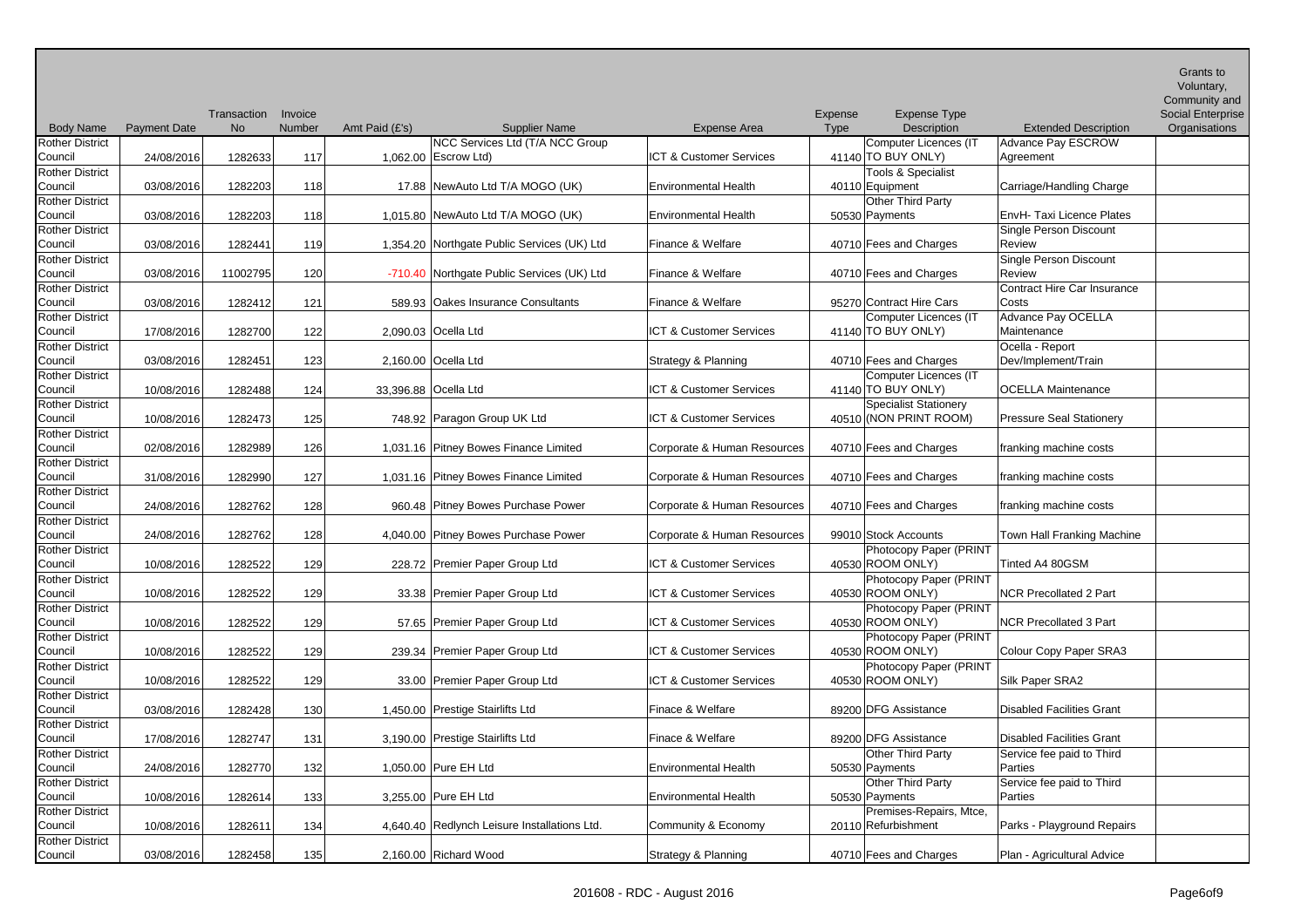| <b>Body Name</b>                  | <b>Payment Date</b> | Transaction<br><b>No</b> | Invoice<br>Number | Amt Paid (£'s) | <b>Supplier Name</b>                   | <b>Expense Area</b>         | Expense<br><b>Type</b> | <b>Expense Type</b><br>Description | <b>Extended Description</b>        | Grants to<br>Voluntary,<br>Community and<br><b>Social Enterprise</b><br>Organisations |
|-----------------------------------|---------------------|--------------------------|-------------------|----------------|----------------------------------------|-----------------------------|------------------------|------------------------------------|------------------------------------|---------------------------------------------------------------------------------------|
| <b>Rother District</b>            |                     |                          |                   |                |                                        |                             |                        |                                    |                                    |                                                                                       |
| Council                           | 10/08/2016          | 1282564                  | 136               |                | 630.00 Sound Solution Consultants Ltd  | <b>Environmental Health</b> |                        | 40710 Fees and Charges             | EnvH - Witness Expenses            |                                                                                       |
| <b>Rother District</b>            |                     |                          |                   |                |                                        |                             |                        | Subscriptions to                   | Corporate Membership of            |                                                                                       |
| Council                           | 31/08/2016          | 1282738                  | 137               |                | 600.00 South East Employers            | ICT & Customer Services     |                        | 40750 Organisations                | <b>CMA</b>                         |                                                                                       |
| <b>Rother District</b>            |                     |                          |                   |                |                                        |                             |                        | Premises-Repairs, Mtce,            | Specified Repairs and Works        |                                                                                       |
| Council                           | 03/08/2016          | 1282356                  | 138               |                | 1,121.99 South East Water Ltd          | Community & Economy         |                        | 20110 Refurbishment                | listed                             |                                                                                       |
| <b>Rother District</b><br>Council | 17/08/2016          | 1282743                  | 139               |                | 2,338.00 Southern Mobility Centres Ltd | Finace & Welfare            |                        | 89200 DFG Assistance               | <b>Disabled Facilities Grant</b>   |                                                                                       |
| <b>Rother District</b>            |                     |                          |                   |                |                                        |                             |                        |                                    |                                    |                                                                                       |
| Council                           | 24/08/2016          | 1282735                  | 140               |                | 261.20 Southern Water                  | Community & Economy         |                        | 20410 Premises-Water               | <b>Water Charges</b>               |                                                                                       |
| <b>Rother District</b>            |                     |                          |                   |                |                                        |                             |                        |                                    |                                    |                                                                                       |
| Council                           | 24/08/2016          | 1282735                  | 140               |                | 447.82 Southern Water                  | Community & Economy         |                        | 20510 Premises-Sewerage            | Sewage Charges                     |                                                                                       |
| <b>Rother District</b>            |                     |                          |                   |                |                                        |                             |                        |                                    |                                    |                                                                                       |
| Council                           | 24/08/2016          | 1282834                  | 141               |                | 521.57 Southern Water                  | Community & Economy         |                        | 20510 Premises-Sewerage            | Sewage Charges                     |                                                                                       |
| <b>Rother District</b>            |                     |                          |                   |                |                                        |                             |                        |                                    | Bed and Breakfast Accom -          |                                                                                       |
| Council                           | 03/08/2016          | 1282393                  | 142               |                | 1,125.00 Specialist Care UK Group Ltd  | Finace & Welfare            |                        | 40710 Fees and Charges             | misc.                              |                                                                                       |
| <b>Rother District</b>            |                     |                          |                   |                |                                        |                             |                        |                                    | Bed and Breakfast Accom -          |                                                                                       |
| Council                           | 24/08/2016          | 1282783                  | 143               |                | 750.00 Specialist Care UK Group Ltd    | Finace & Welfare            |                        | 40710 Fees and Charges             | misc.                              |                                                                                       |
| <b>Rother District</b>            |                     |                          |                   |                |                                        |                             |                        |                                    | Bed and Breakfast Accom -          |                                                                                       |
| Council                           | 24/08/2016          | 1282784                  | 144               |                | 525.00 Specialist Care UK Group Ltd    | Finace & Welfare            |                        | 40710 Fees and Charges             | misc.                              |                                                                                       |
| <b>Rother District</b>            |                     |                          |                   |                |                                        |                             |                        |                                    | Bed and Breakfast Accom -          |                                                                                       |
| Council                           | 24/08/2016          | 1282785                  | 145               |                | 1,350.00 Specialist Care UK Group Ltd  | Finace & Welfare            |                        | 40710 Fees and Charges             | misc.                              |                                                                                       |
| <b>Rother District</b>            |                     |                          |                   |                |                                        |                             |                        |                                    | Bed and Breakfast Accom -          |                                                                                       |
| Council                           | 24/08/2016          | 1282786                  | 146               |                | 700.00 Specialist Care UK Group Ltd    | Finace & Welfare            |                        | 40710 Fees and Charges             | misc.                              |                                                                                       |
| <b>Rother District</b>            |                     |                          |                   |                |                                        |                             |                        |                                    | Bed and Breakfast Accom -          |                                                                                       |
| Council                           | 24/08/2016          | 1282787                  | 147               |                | 525.00 Specialist Care UK Group Ltd    | Finace & Welfare            |                        | 40710 Fees and Charges             | misc.<br>Bed and Breakfast Accom - |                                                                                       |
| <b>Rother District</b><br>Council | 24/08/2016          | 1282790                  | 148               |                | 700.00 Specialist Care UK Group Ltd    | Finace & Welfare            |                        | 40710 Fees and Charges             | misc.                              |                                                                                       |
| <b>Rother District</b>            |                     |                          |                   |                |                                        |                             |                        |                                    | Bed and Breakfast Accom -          |                                                                                       |
| Council                           | 24/08/2016          | 1282841                  | 149               |                | 1,275.00 Specialist Care UK Group Ltd  | Finace & Welfare            |                        | 40710 Fees and Charges             | misc.                              |                                                                                       |
| <b>Rother District</b>            |                     |                          |                   |                |                                        |                             |                        |                                    |                                    |                                                                                       |
| Council                           | 03/08/2016          | 1282335                  | 150               |                | 157.20 Stanford and Green Ltd          | Finance & Welfare           |                        | 40710 Fees and Charges             | <b>Bailiff Fees-Council Tax</b>    |                                                                                       |
| <b>Rother District</b>            |                     |                          |                   |                | TalkTalk Communications Ltd T/A        |                             |                        |                                    |                                    |                                                                                       |
| Council                           | 31/08/2016          | 1283045                  | 151               |                | 692.40   I alk I alk Business          | ICT & Customer Services     |                        | 40910 Telephones                   | Leased Line Rental                 |                                                                                       |
| <b>Rother District</b>            |                     |                          |                   |                | The Association of Electoral           |                             |                        |                                    |                                    |                                                                                       |
| Council                           | 03/08/2016          | 1282162                  | 152               |                | 649.20 Administrators Ltd              | Corporate & Human Resources |                        | 11010 Advertising Vacancies        | <b>Advertising Vacant Post</b>     |                                                                                       |
| <b>Rother District</b>            |                     |                          |                   |                |                                        |                             |                        |                                    |                                    |                                                                                       |
| Council                           | 17/08/2016          | 1282632                  | 153               |                | 3,550.80 The Constructive Group        | Community & Economy         |                        | 40710 Fees and Charges             | Parks- Consultants Fees            |                                                                                       |
| <b>Rother District</b>            |                     |                          |                   |                | The Fountain Workshop (Maintenance)    |                             |                        |                                    |                                    |                                                                                       |
| Council                           | 03/08/2016          | 1282400                  | 154               | 1,285.34 Ltd   |                                        | Community & Economy         |                        | 50510 Private Contractors          | Water Feature Maintenance          |                                                                                       |
| <b>Rother District</b>            |                     |                          |                   |                |                                        |                             |                        |                                    |                                    |                                                                                       |
| Council                           | 10/08/2016          | 1282489                  | 155               |                | 1,200.00 Thomas Ford and Partners      | Community & Economy         |                        | 40710 Fees and Charges             | <b>Consultants Fees</b>            |                                                                                       |
| <b>Rother District</b>            |                     |                          |                   |                | 583.20 Trevor Roberts Associates Ltd   |                             |                        |                                    |                                    |                                                                                       |
| Council<br><b>Rother District</b> | 10/08/2016          | 1282450                  | 156               |                |                                        | Strategy & Planning         |                        | 10910 Training                     | Training                           |                                                                                       |
| Council                           | 03/08/2016          | 1282462                  | 157               |                | 2,778.20 Virtual Mail Room Ltd         | Finance & Welfare           |                        | 40810 Postages                     | Postages - Virtual Mail Room       |                                                                                       |
| <b>Rother District</b>            |                     |                          |                   |                |                                        |                             |                        |                                    |                                    |                                                                                       |
| Council                           | 03/08/2016          | 1282462                  | 157               |                | 2,778.22 Virtual Mail Room Ltd         | Finance & Welfare           |                        | 40810 Postages                     | Postages - Virtual Mail Room       |                                                                                       |
| <b>Rother District</b>            |                     |                          |                   |                |                                        |                             |                        |                                    |                                    |                                                                                       |
| Council                           | 31/08/2016          | 1282933                  | 158               |                | 2,252.46 Virtual Mail Room Ltd         | Finance & Welfare           |                        | 40810 Postages                     | Postages - Virtual Mail Room       |                                                                                       |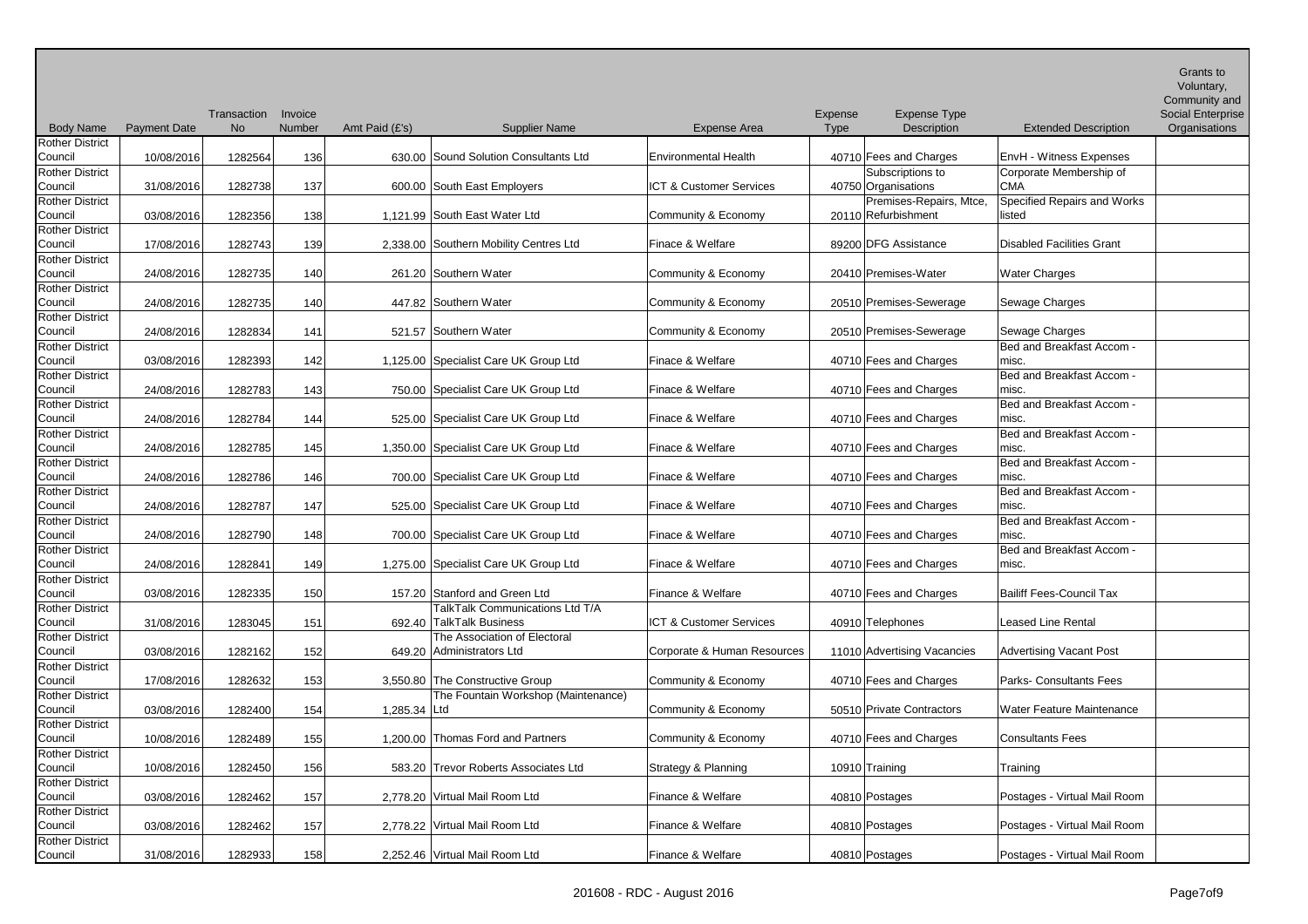|                                   |                     |             |         |                 |                                                                |                             |                    |                               |                                                  | Grants to<br>Voluntary, |
|-----------------------------------|---------------------|-------------|---------|-----------------|----------------------------------------------------------------|-----------------------------|--------------------|-------------------------------|--------------------------------------------------|-------------------------|
|                                   |                     |             |         |                 |                                                                |                             |                    |                               |                                                  | Community and           |
|                                   |                     | Transaction | Invoice |                 |                                                                |                             | Expense            | <b>Expense Type</b>           |                                                  | Social Enterprise       |
| <b>Body Name</b>                  | <b>Payment Date</b> | <b>No</b>   | Number  | Amt Paid (£'s)  | <b>Supplier Name</b>                                           | <b>Expense Area</b>         | <b>Type</b>        | Description                   | <b>Extended Description</b>                      | Organisations           |
| <b>Rother District</b><br>Council | 31/08/2016          | 1282933     | 158     |                 | 2,252.46 Virtual Mail Room Ltd                                 | Finance & Welfare           | 40810 Postages     |                               | Postages - Virtual Mail Room                     |                         |
| <b>Rother District</b>            |                     |             |         |                 |                                                                |                             |                    | <b>Tools &amp; Specialist</b> | Health and Safety Act                            |                         |
| Council                           | 03/08/2016          | 1282355     | 159     |                 | 1,458.60 Visionaid                                             | Corporate & Human Resources | 40110 Equipment    |                               | Equipment                                        |                         |
| <b>Rother District</b>            |                     |             |         |                 |                                                                |                             |                    |                               |                                                  |                         |
| Council                           | 31/08/2016          | 1282879     | 160     |                 | 579.76 Wybone Ltd                                              | Community & Economy         |                    | 40130 Furniture and Equipment | Parks-Litter Bins                                |                         |
| <b>Rother District</b>            |                     |             |         |                 |                                                                |                             |                    |                               |                                                  |                         |
| Council                           | 31/08/2016          | 1282879     | 160     |                 | 33.60 Wybone Ltd                                               | Community & Economy         |                    | 40710 Fees and Charges        | Carriage of Supplies                             |                         |
| <b>Rother District</b>            |                     |             |         |                 |                                                                |                             |                    |                               |                                                  |                         |
| Council                           | 17/08/2016          | 1282720     | 161     |                 | 5,473.74 WYG Environment Planning Transport Ltd Corporate Core |                             |                    | 42000 Partnership Projects    | <b>CLIENT Joint Waste Cost</b>                   |                         |
| <b>Rother District</b>            |                     |             |         |                 |                                                                |                             |                    |                               |                                                  |                         |
| Council                           | 17/08/2016          | 1282721     | 162     |                 | 4,008.12 WYG Environment Planning Transport Ltd Corporate Core |                             |                    | 42000 Partnership Projects    | <b>CLIENT Joint Waste Cost</b>                   |                         |
| <b>Rother District</b>            |                     |             |         |                 |                                                                |                             |                    | Photocopier Contracts         | A/c 445695 - Advance charge                      |                         |
| Council                           | 24/08/2016          | 1282818     | 163     |                 | 9,651.07 Xerox (UK) Ltd                                        | ICT & Customer Services     |                    | 41250 (PRINT ROOM ONLY)       | for period 01/08 to 31/10/16                     |                         |
| <b>Rother District</b>            |                     |             |         |                 |                                                                |                             |                    | Premises-Repairs, Mtce,       |                                                  |                         |
| Council                           | 03/08/2016          | 1282343     | 164     |                 | 864.97 Xylem Water Solutions UK Ltd                            | Community & Economy         |                    | 20110 Refurbishment           | Parks- Drainage Works                            |                         |
| <b>Rother District</b>            |                     |             |         |                 |                                                                |                             |                    |                               |                                                  |                         |
| Council                           | 31/08/2016          | 1282944     | 165     |                 | 4,792.80 Valuation Office Agency                               | Strategy & Planning         |                    | 40710 Fees and Charges        | <b>Valuation Services</b>                        |                         |
| <b>Rother District</b>            |                     |             |         |                 |                                                                |                             |                    | Premises-Repairs, Mtce,       |                                                  |                         |
| Council                           | 03/08/2016          | 1282401     | 166     |                 | 3,620.00 Barry Freeman and Sons                                | Community & Economy         |                    | 20110 Refurbishment           | Painting Works                                   |                         |
| <b>Rother District</b>            |                     |             |         |                 |                                                                |                             |                    | Premises-Repairs, Mtce,       |                                                  |                         |
| Council                           | 10/08/2016          | 1282586     | 167     |                 | 3,620.00 Barry Freeman and Sons                                | Community & Economy         |                    | 20110 Refurbishment           | Painting Works                                   |                         |
| <b>Rother District</b>            |                     |             |         |                 | Geewoods Construction Co Ltd (Account                          |                             |                    | Premises-Repairs, Mtce,       |                                                  |                         |
| Council                           | 03/08/2016          | 1282353     | 168     | 612.00 Payee)   |                                                                | Community & Economy         |                    | 20110 Refurbishment           | Repairs/Maintenance - various                    |                         |
| <b>Rother District</b>            |                     |             |         |                 |                                                                |                             |                    |                               |                                                  |                         |
| Council                           | 10/08/2016          | 1282533     | 169     |                 | 754.74 Royal Mail Group Ltd                                    | Corporate & Human Resources | 40810 Postages     |                               | election postage costs (ecu)                     |                         |
| <b>Rother District</b>            |                     |             |         |                 |                                                                |                             |                    |                               | Response Service - Royal Mail                    |                         |
| Council                           | 10/08/2016          | 1282569     | 170     |                 | 738.72 Royal Mail Group Ltd                                    | Corporate & Human Resources | 40810 Postages     |                               | Chg                                              |                         |
| <b>Rother District</b>            |                     |             |         |                 |                                                                |                             |                    |                               |                                                  |                         |
| Council                           | 03/08/2016          | 1282464     | 171     |                 | 1,040.00 East Sussex County Council                            | Strategy & Planning         |                    | 40710 Fees and Charges        | <b>Consultants Fees</b>                          |                         |
| <b>Rother District</b>            |                     |             |         |                 |                                                                |                             |                    |                               |                                                  |                         |
| Council<br><b>Rother District</b> | 03/08/2016          | 1282466     | 172     |                 | 17,139.00 East Sussex County Council                           | Strategy & Planning         | 50210 Other L.As   |                               | Fee Payments to ESCC<br>Communications - Officer |                         |
| Council                           | 03/08/2016          | 1282465     | 173     |                 | 4,200.00 East Sussex County Council                            | Corporate Core              |                    | 40710 Fees and Charges        | costs                                            |                         |
| <b>Rother District</b>            |                     |             |         |                 |                                                                |                             |                    |                               | Filming at Camber-ESCC                           |                         |
| Council                           | 17/08/2016          | 1282534     | 174     |                 | 5,659.65 East Sussex County Council                            | Community & Economy         |                    | 40710 Fees and Charges        | Share of Inc                                     |                         |
| <b>Rother District</b>            |                     |             |         |                 |                                                                |                             |                    | Crime and Community           |                                                  |                         |
| Council                           | 31/08/2016          | 1282799     | 175     |                 | 1,666.00 East Sussex County Council                            | Community & Economy         | 42100 Initiatives  |                               | Safer Rother Partnership                         |                         |
| <b>Rother District</b>            |                     |             |         |                 |                                                                |                             |                    |                               |                                                  |                         |
| Council                           | 31/08/2016          | 1282957     | 176     |                 | 1,960.00 East Sussex County Council                            | Strategy & Planning         | $50210$ Other L.As |                               | Fee Payments to ESCC                             |                         |
| <b>Rother District</b>            |                     |             |         |                 |                                                                |                             |                    |                               |                                                  |                         |
| Council                           | 10/08/2016          | 1282508     | 177     |                 | 735.60 Hastings Borough Council                                | Community & Economy         | 40460 Marketing    |                               | <b>Marketing Projects</b>                        |                         |
|                                   |                     |             |         |                 |                                                                |                             |                    |                               |                                                  |                         |
| <b>Rother District</b>            |                     |             |         |                 |                                                                |                             |                    |                               | Coast Community Team                             |                         |
| Council                           | 10/08/2016          | 1282508     | 177     |                 | 3,600.00 Hastings Borough Council                              | Community & Economy         |                    | 40710 Fees and Charges        | expenditure (Bexhill Forward)                    |                         |
| <b>Rother District</b>            |                     |             |         |                 |                                                                |                             |                    |                               |                                                  |                         |
| Council                           | 31/08/2016          | 1282905     | 178     |                 | 500.00 Hastings Borough Council                                | Environmental Health        | 10910 Training     |                               | EnvH-Training                                    |                         |
| <b>Rother District</b>            |                     |             |         |                 | The Police and Crime Commissioner for                          |                             |                    |                               | Maintenance Agreement-                           |                         |
| Council                           | 17/08/2016          | 1282520     | 179     | 9,702.67 Sussex |                                                                | Community & Economy         |                    | 40710 Fees and Charges        | <b>CCTV</b>                                      |                         |